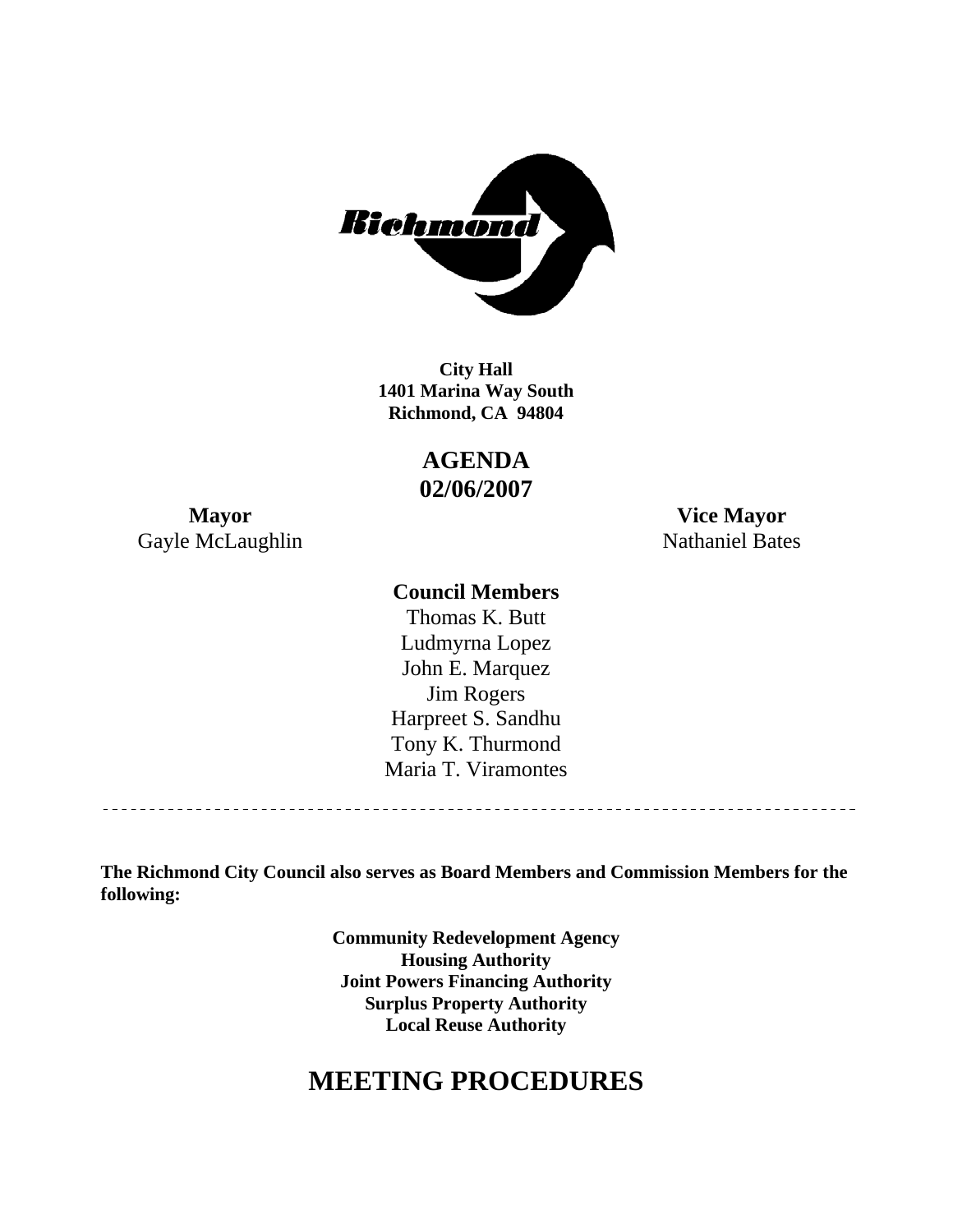The City of Richmond encourages community participation at its City Council meetings and has established procedures that are intended to accommodate public input in a timely and time-sensitive way. As a courtesy to all members of the public who wish to participate in City Council meetings, please observe the following procedures:

**PUBLIC COMMENT ON AGENDA ITEMS:** Anyone who desires to address the City Council on items appearing on the agenda must complete and file a pink speaker's card with the City Clerk **prior** to the City Council's consideration of the item. Once the City Clerk has announced the item and discussion has commenced, no person shall be permitted to speak on the item other than those persons who have submitted their names to the City Clerk. Your name will be called when the item is announced for discussion. **Each speaker will be allowed TWO (2) MINUTES to address the City Council on NON-PUBLIC HEARING items listed on the agenda.** 

**OPEN FORUM FOR PUBLIC COMMENT:** Individuals who would like to address the City Council on matters not listed on the agenda or on **Presentations, Proclamations and Commendations, Report from the City Attorney, or Reports of Officers** may do so under Open Forum. All speakers must complete and file a pink speaker's card with the City Clerk **prior** to the **h speaker will be as follows: 15 or fewer speakers, a maximum of 2 minutes; allocation for eac 6 to 24 speakers, a maximum of 1 and one-half minutes; and 25 or more speakers, a 1** commencement of Open Forum. **The amount of time allotted to individual speakers shall be determined based on the number of persons requesting to speak during this item. The time maximum of 1 minute.** 

#### **SPEAKERS ARE REQUESTED TO OCCUPY THE RESERVED SEATS IN THE FRONT ROW BEHIND THE SPEAKER'S PODIUM AS THEIR NAME IS ANNOUNCED BY THE CITY CLERK.**

**CONSENT CALENDAR:** Consent Calendar items are considered routine and will be enacted, approved or adopted by one motion unless a request for removal for discussion or explanation is received from the audience or the City Council. A member of the audience requesting to remove an item from the Consent Calendar must complete and file a speaker's card with the City Clerk **prior to the City Council's consideration of Item C, Agenda Review.** An item removed from the Consent Calendar may be placed anywhere on the agenda following the City Council's agenda review.

*The City Council's adopted Rules of Procedure recognize that debate on policy is healthy; debate on personalities is not. The Chairperson has the right and obligation to cut off discussion that is too pe rsonal, too loud, or too crude.* 

**\*\*\*\*\*\*\*\*\*\*\*\*\*\*\*\*\*\*\*\*\*\*\*\*\*\*\*\*\*\*\*\*\*\*\*\*\*\*\*\*\*\*\*\*\*\*\*\*\*\*\*\*\*\*\*\*\*\***

# **Morning Open Session**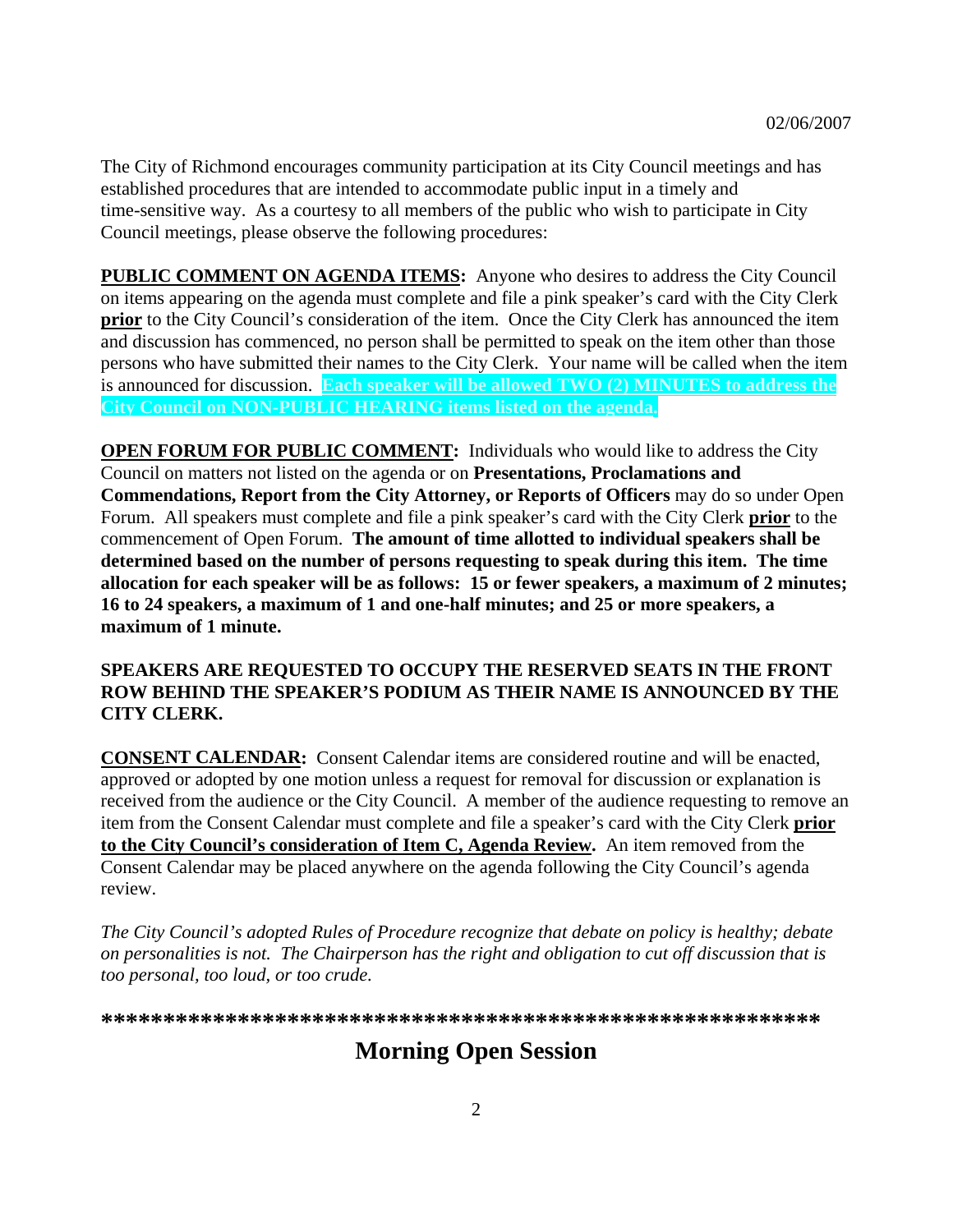## 02/06/2007 **RICHMOND COMMUNITY REDEVELOPMENT AGENCY**

8:30 a.m.

## **PLEDGE TO THE FLAG**

## **A. ROLL CALL**

## **B. STATEMENT OF CONFLICT OF INTEREST**

## **C. AGENCY AS A WHOLE**

**C-1.** Direct Agency staff to pursue waiver(s) from HUD and CalTrans necessary for the development of at least four low-income and up to three unrestricted ownership units, and to negotiate, within 60 days, a Disposition and Development Agreement with RNHS to transfer properties on South 7th and South 8th Streets, known as the development and the parameters for HUD and CalTrans - Richmond Community Redevelopment Agency (Steve Duran 307-8140). APNs 550-251-018-2 and 550-252-030-6, consistent with recommended terms for

### **D. CONSENT CALENDAR**

**D-1. APPROVE** – the minutes of the Evening Open Session held on January 23, 2007 – City Clerk's Office (Diane Holmes 6320-6513).

# **E. OPEN FORUM FOR PUBLIC COMMENT**

## **F. ADJOURNMENT**

\*\*\*\*\*\*\*\*\*\*\*\*\*\*\*\*\*\*\*\*\*\*\*\*\*\*\*\*\*\*\*\*\*\*\*\*\*\*\*\*\*\*\*\*\*\*\*\*\*\*\*\*\*\*\*\*\*\*\*\*

# **CITY COUNCIL**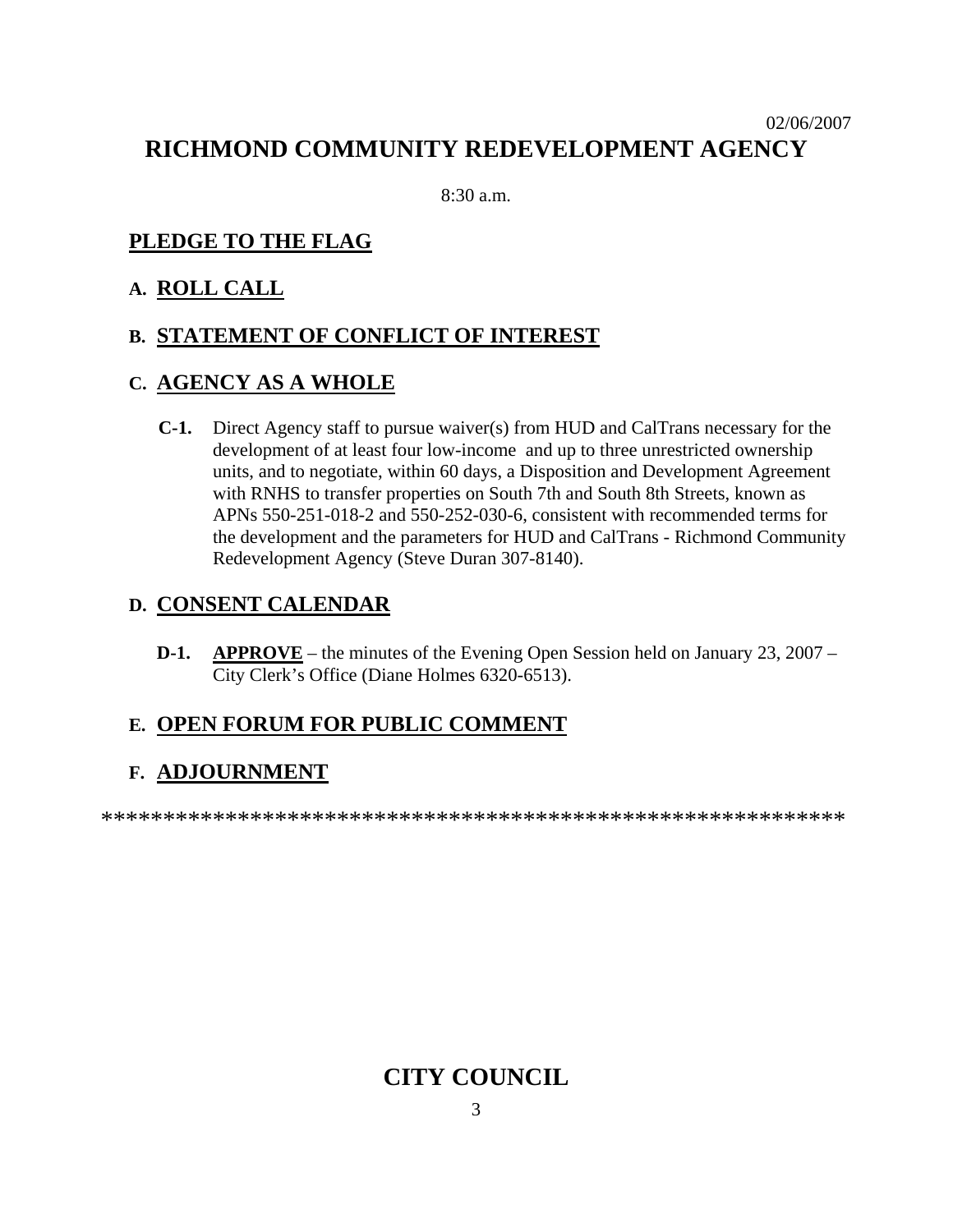8:35 am

#### **A. ROLL CALL**

## **B. PUBLIC COMMENT**

## **C. ADJOURN TO CLOSED SESSION**

## **Closed Session**

Shimada Room of City Hall

#### **A. CITY COUNCIL**

**CC A-1.** CONFERENCE WITH LEGAL COUNSEL - EXISTING LITIGATION (Subdivision [a] of Government Code Section 54956.9)

> Tanzel v. City of Richm ond Toll Bros. v. City of Richmond

**CC A-2.** CONFERENCE WITH LEGAL COUNSEL - ANTICIPATED LITIGATION Significant exposure to litigation pursuant to Subdivision (b) of Government Code Section 54956.9:

One Case

**CC A-3**. Section 54957.6): CONFERENCE WITH LABOR NEGOTIATORS (Government Code

> City Designated Representatives: Bill Lindsay and Leslie Knight

Employee organization(s) or unrepresented management employees: Unrepresented Management employees

## **Morning Open Session**

Council Chambers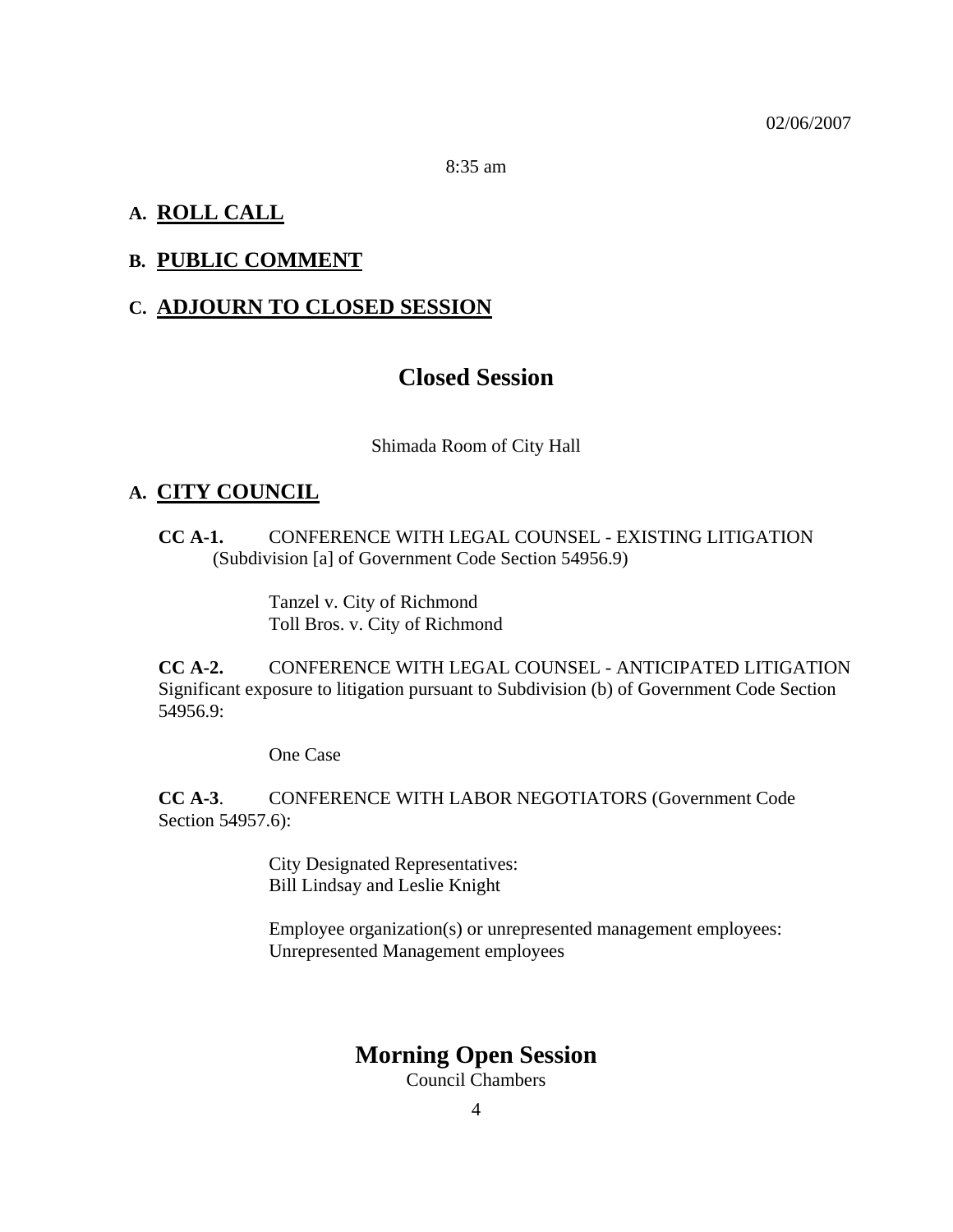# **Study Session**

#### $10:15$  a.m.

#### **The purpose of the study session is as follows**:

1. Review mid-year budget forecast and FY 2006/07 budget adjustm ents – Finance Department (James Goins 620- 6740).

 Total Time: 1 hour **\*\*\*\*\*\*\*\*\*\*\*\*\*\*\*\*\*\*\*\*\*\*\*\*\*\*\*\*\*\*\*\*\*\*\*\*\*\*\*\*\*\*\*\*\*\*\*\*\*\*\*\*\*\*\*\*\*\*\*\*** 

# **5:30** p.m. **BLACK HISTORY MONTH FORUM AND RECEPTION**

and how to use the rich history of Richmond African-Americans to improve the conditions facing African-Americans in Richmond now and in the future – Mayor McLaughlin and Councilmember Thurmond (620-6503 ). 1. "A Look at the Past . . .a Look to the Future: The African-American Experience in Richmond. A panel discussion on the contributions of African-Americans from Richmond

\*\* \*\*\*\*\*\*\*\*\*\*\*\*\*\*\*\*\*\*\*\*\*\*\*\*\*\*\*\*\*\*\*\*\*\*\*\*\*\*\*\*\*\*\*\* \* \*\*\*\*\*\*\*\*\*\*\*\*\*

# **CITY COUNCIL**

7:00 p.m.

## **A. ROLL CALL**

## **B. STATEMENT OF CONFLICT OF INTEREST**

### **C. AGENDA REVIEW**

## **D. REPORT FROM THE CITY ATTORNEY OF FINAL DECISIONS MADE AND NON-CONFIDENTIAL DISCUSSIONS HELD DURING CLOSED SESSION**

## **E. OPEN FORUM FOR PUBLIC COMMENT**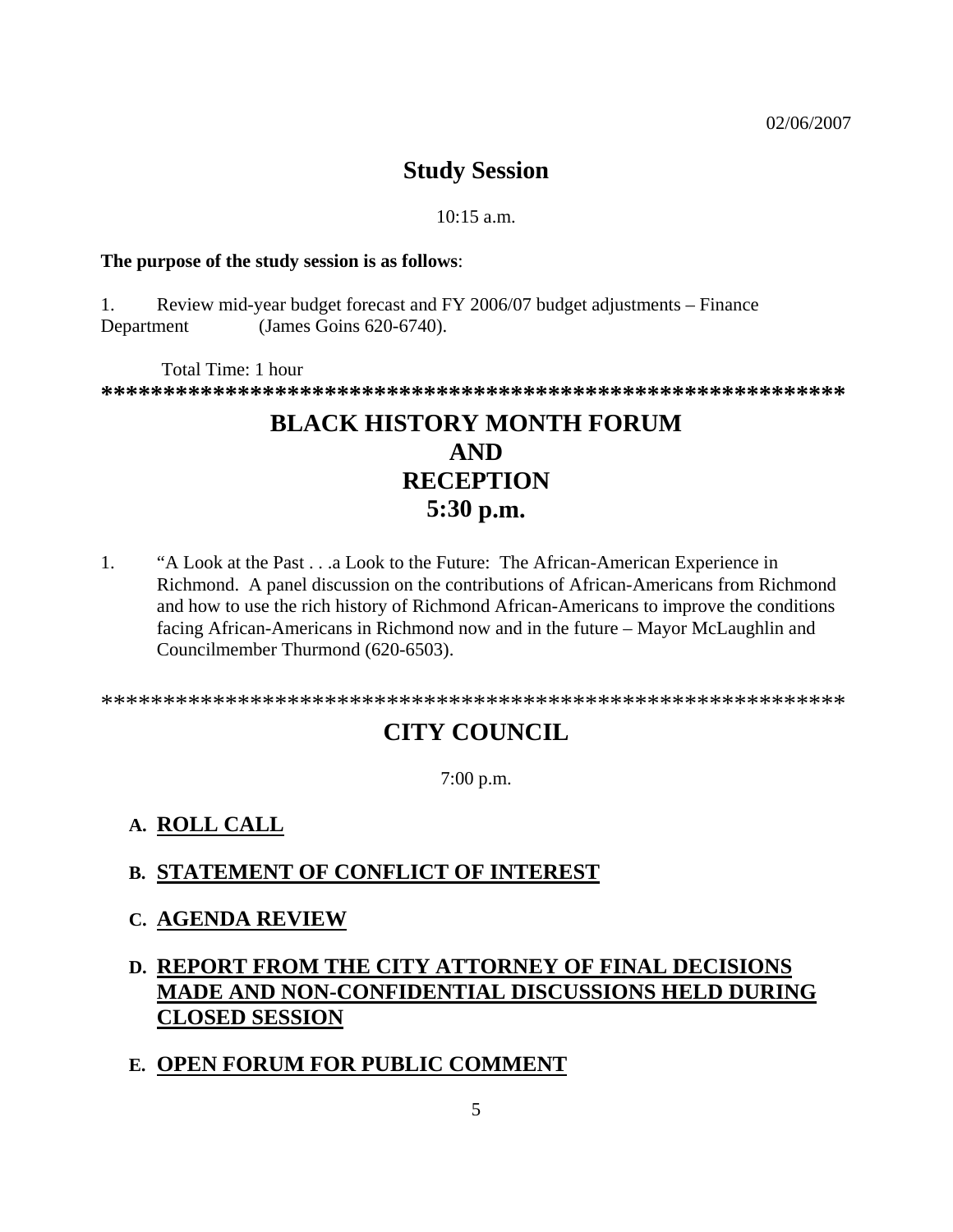## **G. CONSENT CALENDAR**

- **G-1. APPROVE** a Purchase of Services Contract with Insight Environmental Engineering & Construction, Inc. to prepare construction design documents for a segment of the Bay Trail located in the Point Potrero Marine Terminal in an amount not to exceed \$148,000 - Port (Jim Matzorkis 215-4600).
- G-2. **ADOPT AN ORDINANCE** rezoning to Planned Area (PA) Development the site known as "Terminal One" for the Point Richmond Shores Residential Condominium Development Project - Planning Department (Richard Mitchell 620-6706).
- G-3. **ADOPT A RESOLUTION** to transfer cash from the General Fund to eliminate negative cash balances in other funds - Finance Department (James Goins 620- 6740).
- **G-4. APPROVE** - contract amendment for \$82,980 with Applied Analytix for the purchase of Xcelsius Dashboard Software and system design support - Finance Department (James Goins 320-6740).
- G-5. **ADOPT A RESOLUTION** authorizing the acceptance of funds from Contra Costa County Health in support of the Hazardous Materials Program - Fire Departm ent (Chief Michael Banks 307-8041).
- **G-6. ADOPT A RESOLUTION** authorizing the acceptance of allocated funds from Contra Costa County Emergency Medical Services Division, under the Measure H Program - Fire Department (Chief Michael Banks 307-8041).
- **G-7. ADOPT A RESOLUTION** authorizing the City Engineer to submit a grant application for the Rubberized Asphalt Concrete Use Grant Program - Engineering (Rich Davidson 307-8105).
- **G-8. AUTHORIZE** the City Engineer to call for construction bids for the repair of miscellaneous concrete improvements in Fiscal Year 2007/08 and 2008/09 - Engineering (Rich Davidson 307-8105).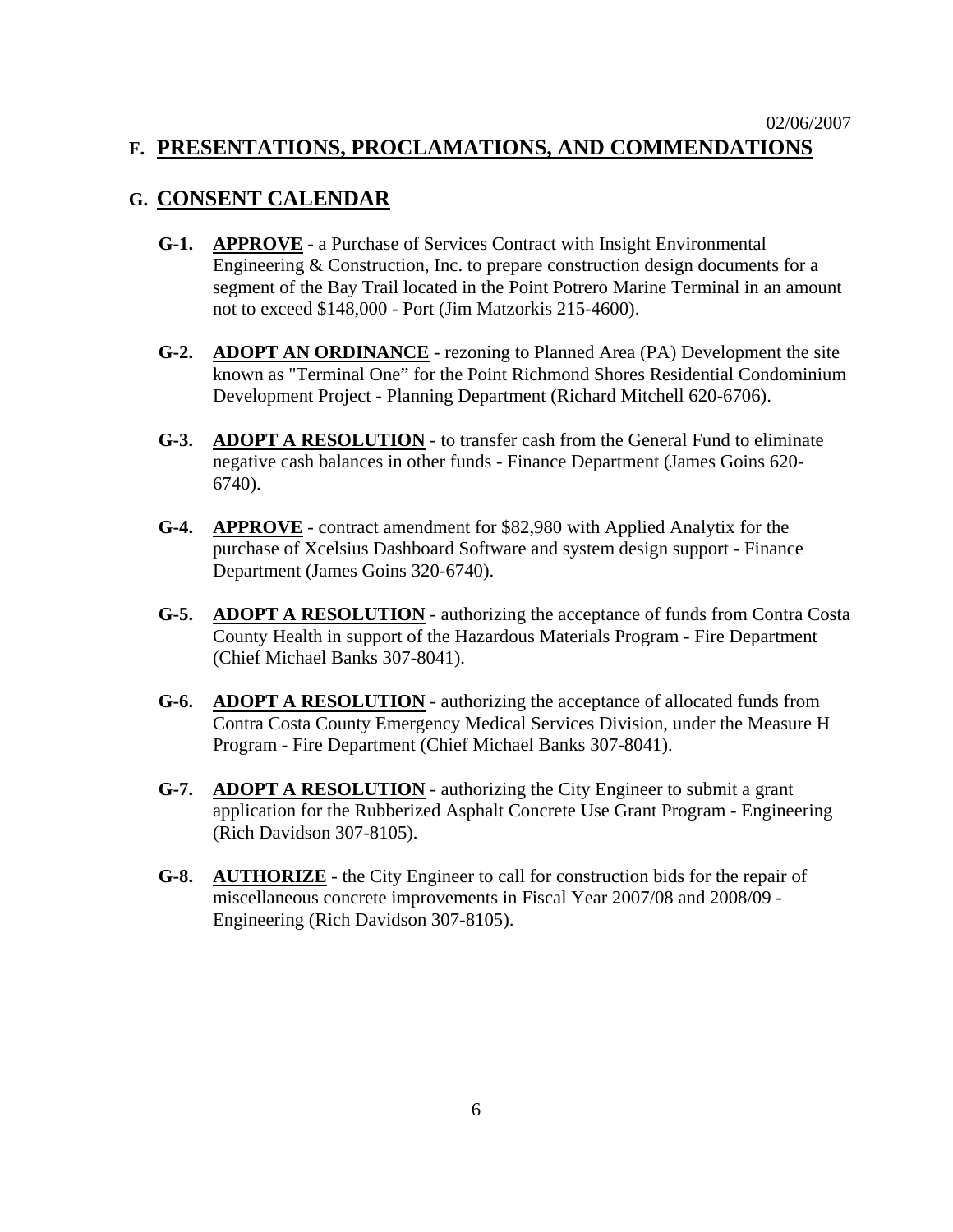- **G-9. APPROVE** a contract with the law firm of Walter & Pistole to serve as counsel to perform legal services previously handled by Victor Ochoa and such other matters as may be assigned by the city attorney. This contract is for \$50,000 and will begin February 1, 2007, and continue through June 30, 2007 - City Attorney's Office (John Eastman 620-6509).
- **G-10. APPROVE** a contract with the law firm of Barg Coffin Lewis & Trapp for the provision of legal services in defense of the CEQA lawsuit entitled Coalition of Concerned Citizens of Point Richmond vs City of Richmond. The contract amount is \$50,000 and will run through the disposition of the lawsuit - City Attorney's Office (John Eastman 620-6509).
- **G-11. APPROVE** contract with the law firm of Orrick Herrington & Sutcliffe, LLP, in the amount of \$20,000 for the provision of legal services on an as-needed basis at the request of the City Manger or City Attorney - City Attorney's Office (620-6509).
- **G-12. APPROVE**  minutes of the Morning and Evening Open Session held on January 23, 2007 – City Clerk's Office (Diane Holmes 620-6513).

## **H. PUBLIC HEARINGS**

## **I. RESOLUTIONS**

**I-1.** ADOPT A RESOLUTION - reaffirming Richmond City Council's support for comprehensive immigration reform that is fair, just and humane – Mayor McLaughlin, Councilmembers Lopez, Bates, and Thurmond (620-6503).

## **J. ORDINANCES**

- **J-1. INTRODUCE AN ORDINANCE** amending the Human Relations and Affirmative Action Commission (HRAAC) Ordinance, Chapter 3.58 of the Richmond Municipal Code - City Manager's Office (Bill Lindsay 620-6512).
- **J-2. INTRODUCE AN ORDINANCE** amending the Richmond Municipal Code Section 9.52.040 to include train bells, sirens, horns, whistles, and similar audible warning devices as permissible exceptions to the Community Noise Ordinance (CNO) only to the extent that use of such devices is permitted under state and federal law - City Attorney's Office (John Eastman 620-6509).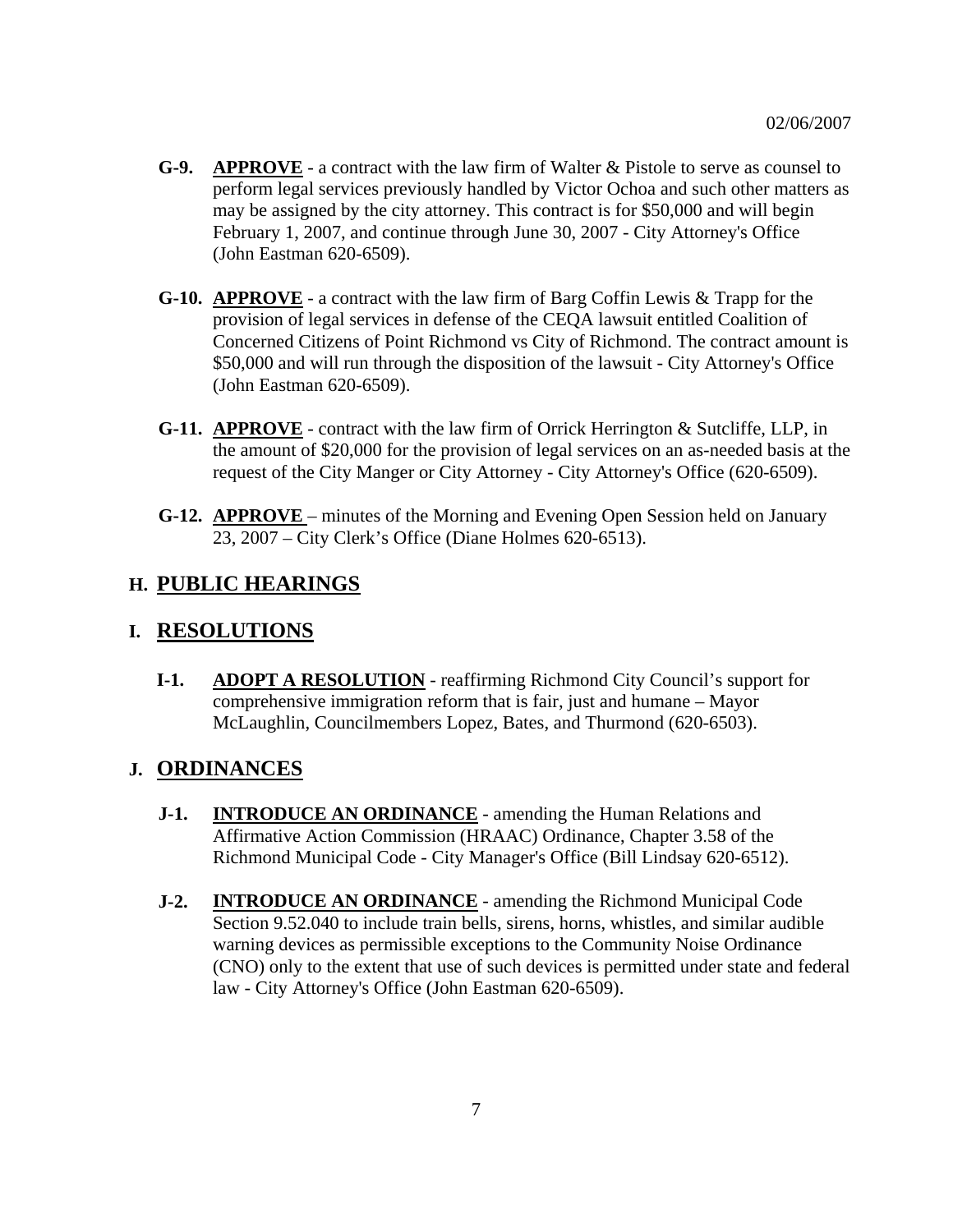### **K. COUNCIL AS A WHOLE**

- **K-1.** Discuss and provide direction to staff regarding the feasibility of increasing access to public restrooms in City parks and/or public buildings and the option to provide such access. Three possible options include: (1) adequate funding to rebuild, maintain, patrol and open/close restrooms; (2) demolish select restrooms and use portable toilets; (3) no facilities - Public Works (Willie Haywood 231-3010).
- **K-2.** Consider approval of appointments to City Council Standing Committees, Regional Committees, and Liaison positions - Mayor McLaughlin (620-6503).
- **K-3.** Adopt a resolution directing staff to solicit transportation grant funding and other funding associated with an underpass on Marina Bay Parkway directly South of Meeker Avenue – Councilmember Rogers (620-6581).
- **K-4.** Direct staff to negotiate and execute an agreement with the Richmond Improvement Association (RIA) to implement neighborhood-based violence reduction programs for an amount not-to-exceed \$200,000, and for a term of one year. The final form of the agreement is subject to approval by the City Attorney– City Manager's Office (Bill Lindsay 620-6512).
- **K-5.** Approve reappointments to the **Arts & Culture Commission**: Kathryn Sibley; **Parks & Recreation Commission**: Lones Stern-Banks; **Housing Advisory Commission**: Anntheia Yvonne Harrison-Farr; and appointments to the **Human Relations Commission**: Marilyn Langlois and Jesse Montiel; **Arts & Culture Commission**: Fred Jackson; **Planning Commission**: James Jenkins and Michael Esposito; **Park & Recreation Commission**: Kathy Robinson and Diego Garcia; **Personnel Board**: Kim Stewart; **Economic Development Commission**: Michele McGeoy and Jovanka Beckles; **Richmond Police Commission**: Rob Ham and Nemy Bautista; **Richmond Shimada Friendship Commission**: Steven Pinto; and **Richmond Youth Commission**: Michelle Chenwart – Mayor McLaughlin (620- 6503).

### **L. COMMUNICATIONS**

## **M. REPORTS OF OFFICERS: STANDING COMMITTEE REPORTS, REFERRALS TO STAFF, AND GENERAL REPORTS (INCLUDING AB 1234 REPORTS)**